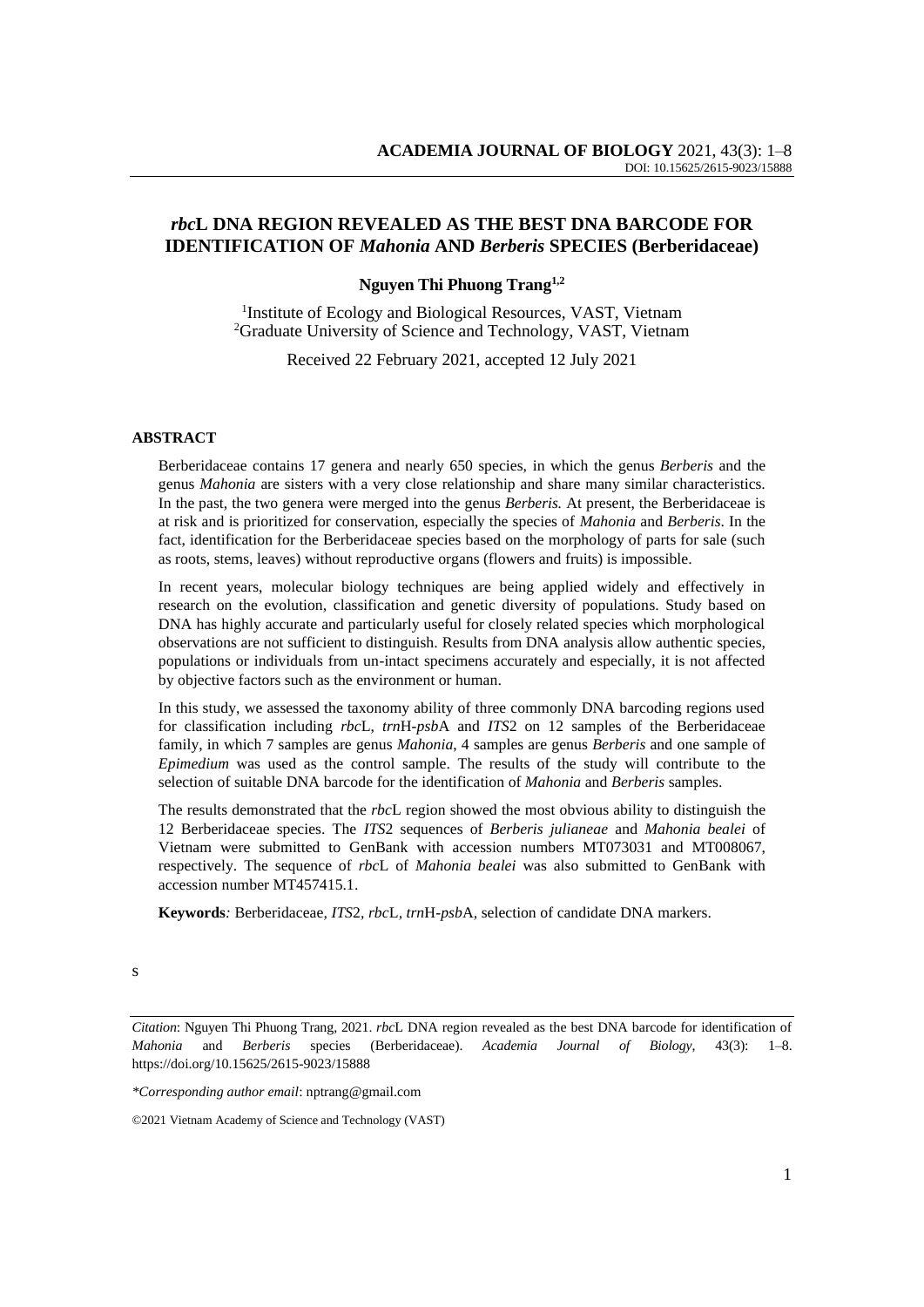## **INTRODUCTION**

The first person to mention the taxons of the Berberidaceae family was Linnaeus in 1753. Berberidaceae is a well-known traditional herbal medicine family including 17 genera and about 650 species that are mainly distributed in the tropical, subtropical and temperate regions (Ban Nguyen Tien, 2003). According to Nguyen Tien Ban (2003), in Vietnam, the Berberidaceae family has 4 genera and 9 species, mainly distributed in the highlands of the northern mountainous provinces and Lam Dong province. All the species of the Berberidaceae family are valuable medicinal plants with high economic value, but due to over-exploitation and trading, they have been sharply declined in both quantity and quality. At present, all the species of the Berberidaceae family are listed in the Vietnam Red Book at Endangered Level (EN) and are classified in the IA group of Cites in Vietnam (the endangered species, prohibited from export, import, re-export, import from the sea and transit of specimens exploited from the wild for commercial purposes). Identifying species from parts of an organ (such as stems, roots, or leaves) without reproductive organs (flowers and fruits) based on morphology is impossible.

DNA barcode is a modern technique that uses short DNA fragments to standardize differentiation between species [4, 5]. They have become a new tool for forensics, classification, evaluation of genetic relationships, quality management, the origin of the biological products [6]. In flowering plants, some chloroplast genomic regions (such as *mat*K, *rbc*L, *psb*A-*trn*H, *atp*F-*atp*H ...) and nuclear genome region (such as *ITS*rDNA, *18S*,...) are widely used in studies of phylogeny, taxonomy, and species identity [7, 8]. However, for each different family, the classification ability of these gene regions is different. The study of Song et al. (2019) [9] published in the journal Horticulture showed that 3 genomic regions *trn*C-*psb*D, *ndh*D and *atp*A-*atp*H are the 3 most effective gene regions to distinguish species in the genus Plum-apricot (*Prunus*). Muellner et al. (2011) [10] demonstrated that the ITS gene region was most effective for the identification of the species in Meliaceae family. Trang et al. (2015) [11] demonstrated that the combination of three gene regions *rbc*L, *mat*K and *trn*H-*psb*A was effective in distinguishing species of genus *Hopea* (Dipterocapaceae). Stoeckle et al. (2011) [12] used a combination of *rbc*L and *mat*K gene regions to identify rare medicinal plants that are heavily traded in North Africa, but their one obstacle is the lack of DNA comparable data. Up to now, *rbc*L *ITS* and *trbH-psb*A are the most popular gene regions often used for identifying forensic of the plant species.

In this study, we sequenced the *rbc*L, *trn*H-*psb*A and *ITS*2 genes of 12 Berberidaceae species to test the classification ability of three DNA barcoding markers on the species of *Mahonia* and *Berberis*  (Berberidaceae). This study also supplemented the DNA database for the International gene bank, contributing to a more complete database for the genebank of Berberidaceae species distributed in Vietnam.

### **MATERIAL AND METHODS**

## **Materials**

A total of 12 leaf samples from seven *Mahonia* samples, four *Berberis* samples and one *Epimedium* sample were collected by the research team of the Department of Plant Ethnology, Institute of Ecology and Biological Resources during the trips by 2020 in several provinces of the north and highland Vietnam. Symbol and collected places of the studied samples were shown in Table 1.

### **Methods**

### *DNA extraction*

Total genomic DNA was extracted according to the method of Doyle and Doyle (1990) [13] under local laboratory conditions.

### *PCR amplification*

*ITS*2 region with 300 bp, *trn*H-*psb*A with 400 bp and *rbc*L region with 600 bp in length were amplified using universal ITS1/ITS2 primer (Cheng et al., 2016) [14], *rbc*LF/R and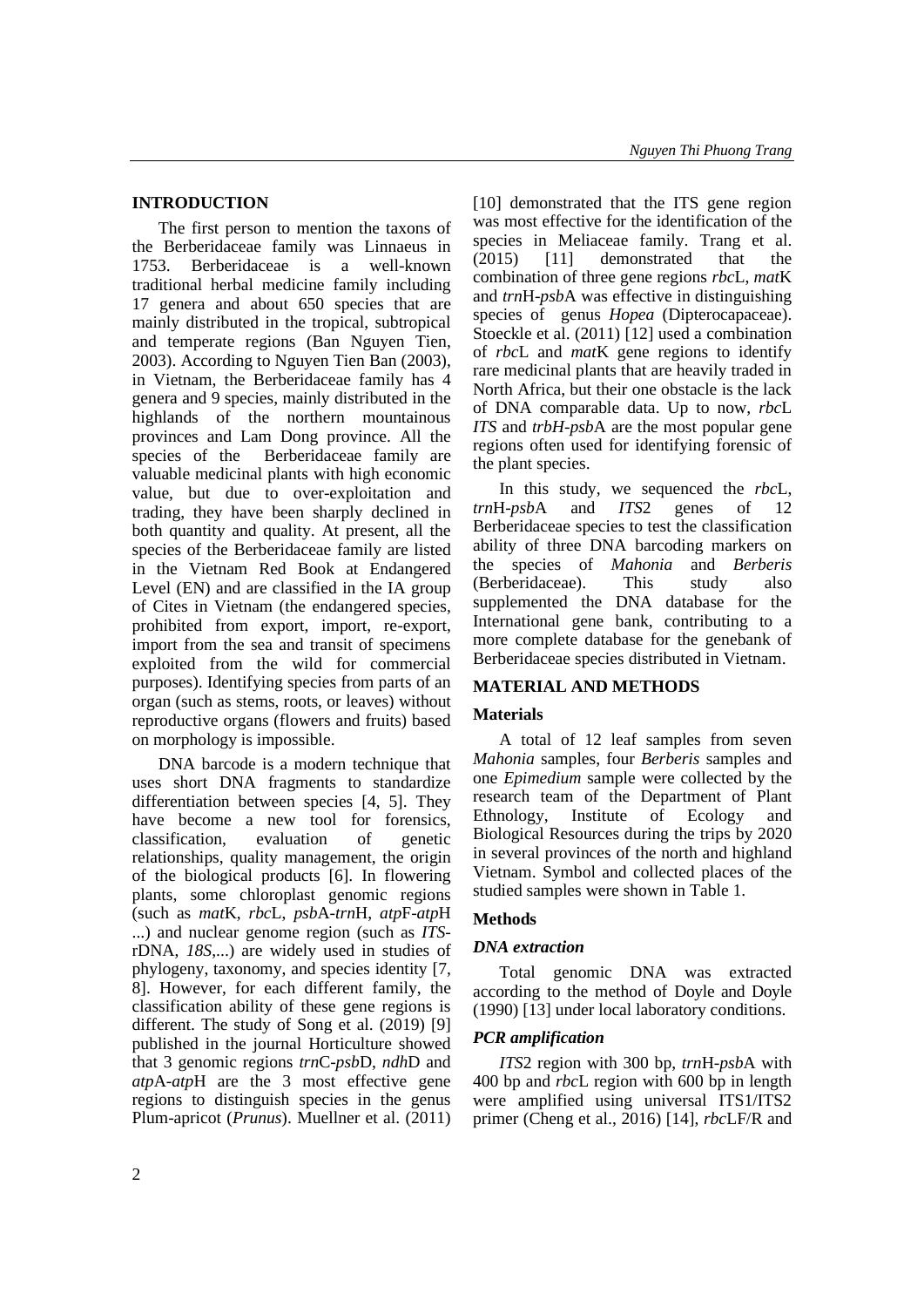*trn*H-*psb*A (Kress et al., 2005) [5]. PCR was performed in 25 µl of reaction system containing 7  $\mu$ l deionized H<sub>2</sub>O, 12.5  $\mu$ l of PCR Master mix kit (2X); 1.25 µl of each primer (10 pmol/ $\mu$ l); 3  $\mu$ l of DNA template (10–20 ng). The PCR reaction was performed using PCR Model 9700 (GeneAmp PCR System 9700, USA) for 3 min at 94  $^{\circ}$ C for denaturation, 35 amplification cycles (45 s at 94 °C for denaturation, 30 s at 55 °C annealing and 30 s at 72  $\degree$ C for extension), then 10 min at 72  $\rm{°C}$  for extension and hold at 4  $\rm{°C}$ .

| Order          | Symbol            | Scientific name   | Collected places              |
|----------------|-------------------|-------------------|-------------------------------|
| 1              | BHG07             | Mahonia sp.4      | Quan Ba, Ha Giang province    |
| 2              | BHG04             | Mahonia sp.5      | Dong Van, Ha Giang province   |
| 3              | <b>DL</b> 01      | Mahonia klossii   | Da Lat, Lam Dong province     |
| $\overline{4}$ | DL 02             | Mahonia klossii   | Da Lat, Lam Dong province     |
| $\mathfrak{S}$ | BHG09             | Mahonia sp.3      | Vi Xuyen, Ha Giang province   |
| 6              | BCB <sub>05</sub> | Mahonia sp.1      | Thong Nong, Cao Bang province |
| 7              | BBK03             | Mahonia sp.2      | Ngan Son, Bac Kan province    |
| 8              | SB 01             | Berberis julianea | Sa Pa, Lao Cai province       |
| 9              | SB 02             | Berberis julianea | Sa Pa, Lao Cai province       |
| 10             | SB 03             | Berberis julianea | Sa Pa, Lao Cai province       |
| 11             | SB 04             | Berberis julianea | Sa Pa, Lao Cai province       |
| 12             | <b>DDH</b>        | Epimedium sp.     | Sample bought from China      |

#### *Sequence analysis and alignment*

The PCR product was screened by electrophoresis on 1% agarose gel, then sequenced at FirstBase Co. Ltd. (Malaysia). Raw sequences obtained were assembled and edited by Chromas-Pro 2.1.6 [15]. All sequences were then aligned on BLAST, Genbank (http: www.ncbi.nlm.nih.gov/BLAST). The pairwise distance was determined using Mega 7.0 [16]. The phylogenetic trees were constructed using Maximum Likelihood (ML) and Bayesian Inference (BI) with a bootstrap value of 1000.

### **RESULTS AND DISCUSSION**

Total DNA of 12 study samples were successfully DNA extracted with ratio OD260/nm/OD280nm of all goten total DNA range from 1.81–1.83. Total DNA of all samples were used as templates for amplifying *ITS*2 rDNA (300 bp), *trn*H-*psb*A (400bp) and *rbc*L  $(600 \text{ bp})$  regions (Fig.1).



*Figure 1.* PCR products of 3 samples representing 3 amplified gene regions tested by electrophoresis on 1% agarose gel (Lane M: DNA 100 bp ladder, lane 1: PCR products of *rbc*L, lane 2: PCR products of the trnHpsbA and lane 3: PCR products of the ITS2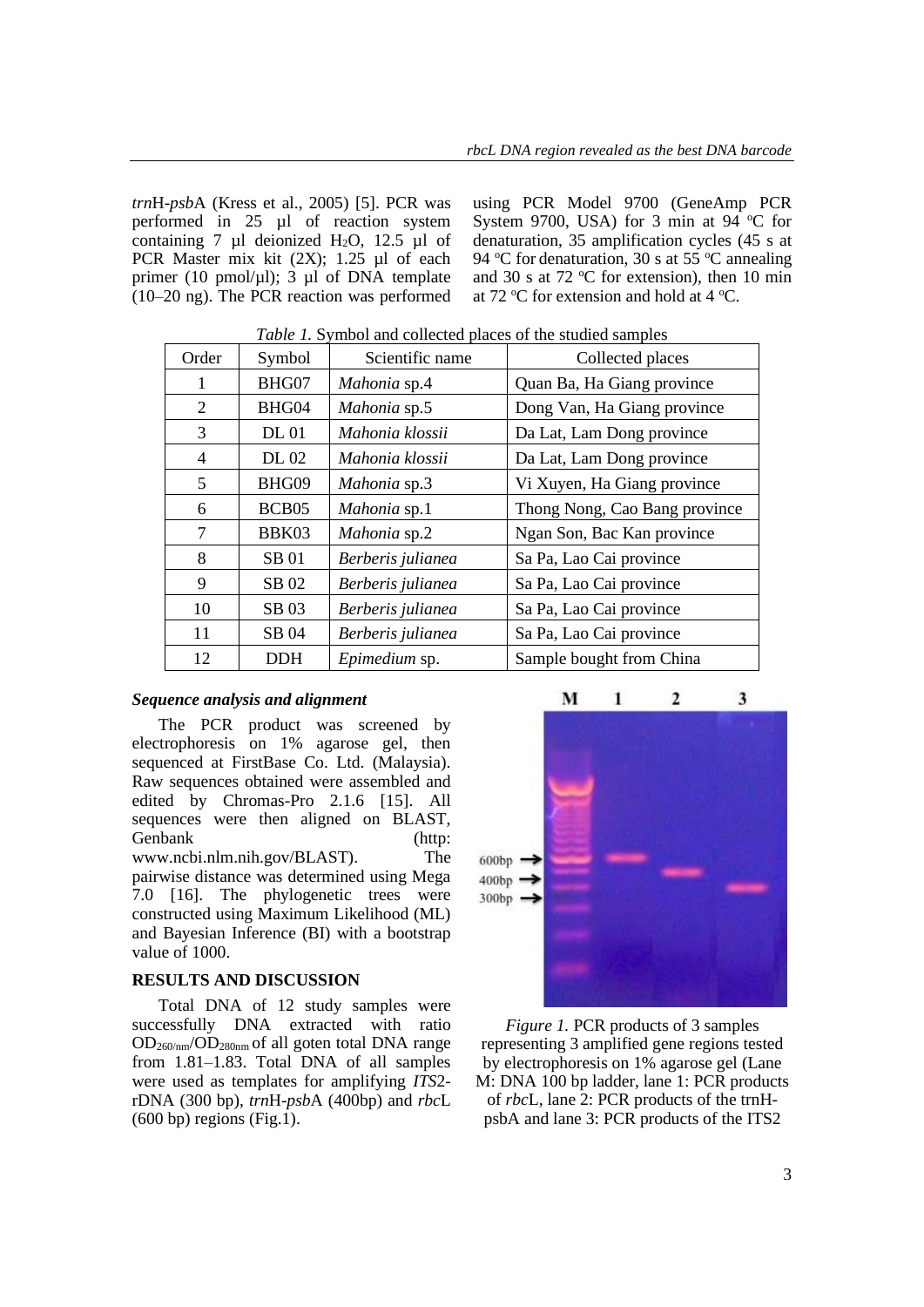### **Sequencing analysis**

All PCR products after purification are sequenced at Firstbase Co. Ltd. The results of sequencing were then checked for similarity with the available sequences on the GeneBank (GB) using the BLAST tool. Usually, BLAST results do not give exact conclusions about the species, but in the cases where BLAST has high coverage and similarity (above 98%), it may suggest the species which have the most closely relationship to the study sample. In this study, the sequences of 3 DNA regions *ITS*2, *rbc*L, *trn*H-*psb*A of all 12 study samples showed high similarity index (over 95%) corresponding to *ITS*2, *rbc*L, *trn*H-*psb*A DNA regions of the *Mahonia* and *Berberis* species on GenBank. This demonstrated that the initial morphological identification of the samples was correct, as well as demonstrated that our cloned DNA sequences were successful.

The sequence of three DNA regions including *rbc*L, *ITS*2 and *trn*H-*psb*A were analyzed by Mega 7.0 software, aligned and assessed the classification ability of these three DNA regions base on the genetics distance of 12 samples. The genetic relationship diagram of 12 study samples based on sequences of *rbc*L (A), *trn*H-*psb*A (B), *ITS* (C) was shown in Figure. 2.

Results of phylogeny based on the method of Maximum Likelihood (ML) of 12 study samples (Fig. 2) showed that:

When analyzing based on the sequences of *rbc*L with 600 bp in length, 12 samples of Berberidacae family were separated into 3 different branches, 7 *Mahonia* samples separated into the first branch, 4 Berberis samples in the second branch, and *Epimedium* sp. in the third clade and closer to the species of the genus *Berberis* than *Mahonia* (Fig. 2A).

When analyzing based on the sequence of *trn*H-*psb*A with 400 bp in length, 4 *Berberis* samples were separated into one branch, 7 *Mahonia* samples in another branch and the control species *Epimedium* sp. always in an independent branch from the two groups of *Berberis* and *Mahonia*. However, 7 *Mahonia* samples continued to be divided into 2 groups, of which 3 *Mahonia* samples that were collected in Ha Giang (BHG 04, BHG 07, BHG 09) concentrated on a small branch, while the remaining 4 *Mahonia* samples separated into other small branches. BBK03 and BCB05 samples collected in Cao Bang and Bac Kan province were separated into 2 different branches, 2 samples DL01 and DL02 that collected in Da Lat (Lam Dong province) were in the same branch. This separation can be considered as an attractive result because in terms of taxonomy at the species level, *trn*H-*psb*A gave correct results when accurately dividing 7 *Mahonia* samples and 4 *Berberis* samples into several smaller branches following exactly their collected places. So, it seems that the *trn*H-*psb*A region can be divided by geographical samples. However, to prove this, it is necessary to have a larger number of samples as well as need more samples of the same species collected at different locations for control. In the present study, the goal was to evaluate the ability of identification at the species level, so if the *trn*H-*psb*A DNA region is really able to distinguish both species and subspecies (or geographic species) is considered inappropriate because it is easy to confuse, leading to false conclusions about the specimen to be identified. Therefore, from the perspective of using molecular markers to classify at the species level, the *trn*H-*psb*A gene region would be inconsistent. However, in the study, *trn*H-*psb*A will be the DNA region containing many attractions, because it is seemly that this DNA region will help assess the dissociation capacity of geographic species or subspecies of Berberidaceae.

For the *ITS*2-rDNA region: Unlike 2 genomic regions *rbc*L-600 and *trn*H-*psb*A, 12 samples belonging to 3 genera when analyzed based on ITS2-sequence were divided only into 2 main branches, the sample of *Epimedium* sp. in one large branch and the remaining 11 samples in the second largest branch. The *Mahonia* and *Berberis* samples are located alternately in small branches, not clearly divided into 2 branches as the obtained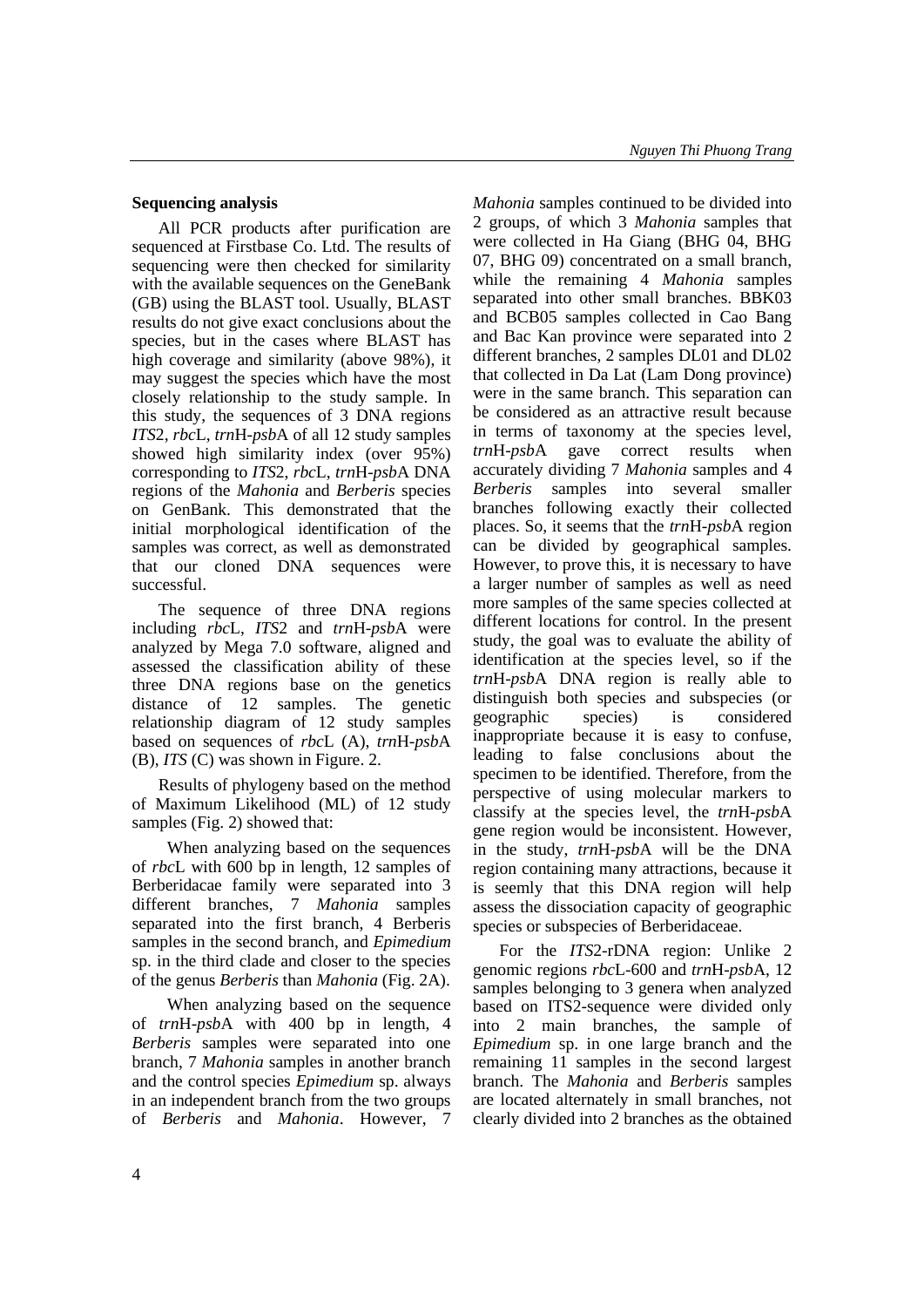results when analyzing based on the sequences of *rbc*L-600 bp and *trn*H-*psb*A. *ITS*2 in the nuclear genome is more stable than the DNA in the chloroplast genome.

Normally, samples that have genetic distance are not large enough, it is difficult to separate if based on the sequence of the stable nuclear DNA.



*Figure 2.* The genetic relationship diagram of 12 study samples based on the sequence of *rbc*L (A), *trn*H-*psb*A (B), *ITS* (C)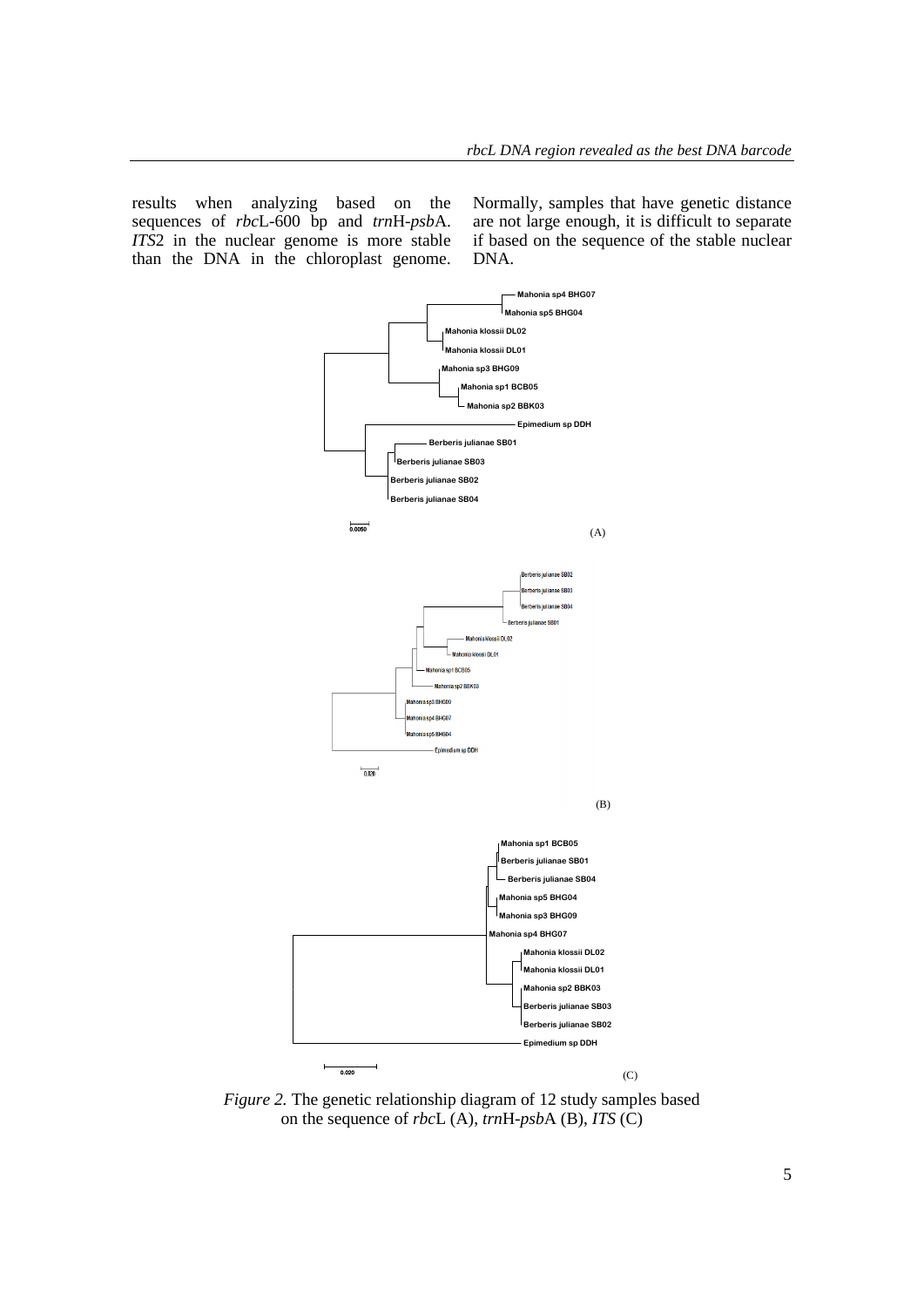

*Figure 3.* Diagram of genetic relationship of the 12 studied species, compared with other species of Berberidaceae on the GenBank base on *rbc*L sequence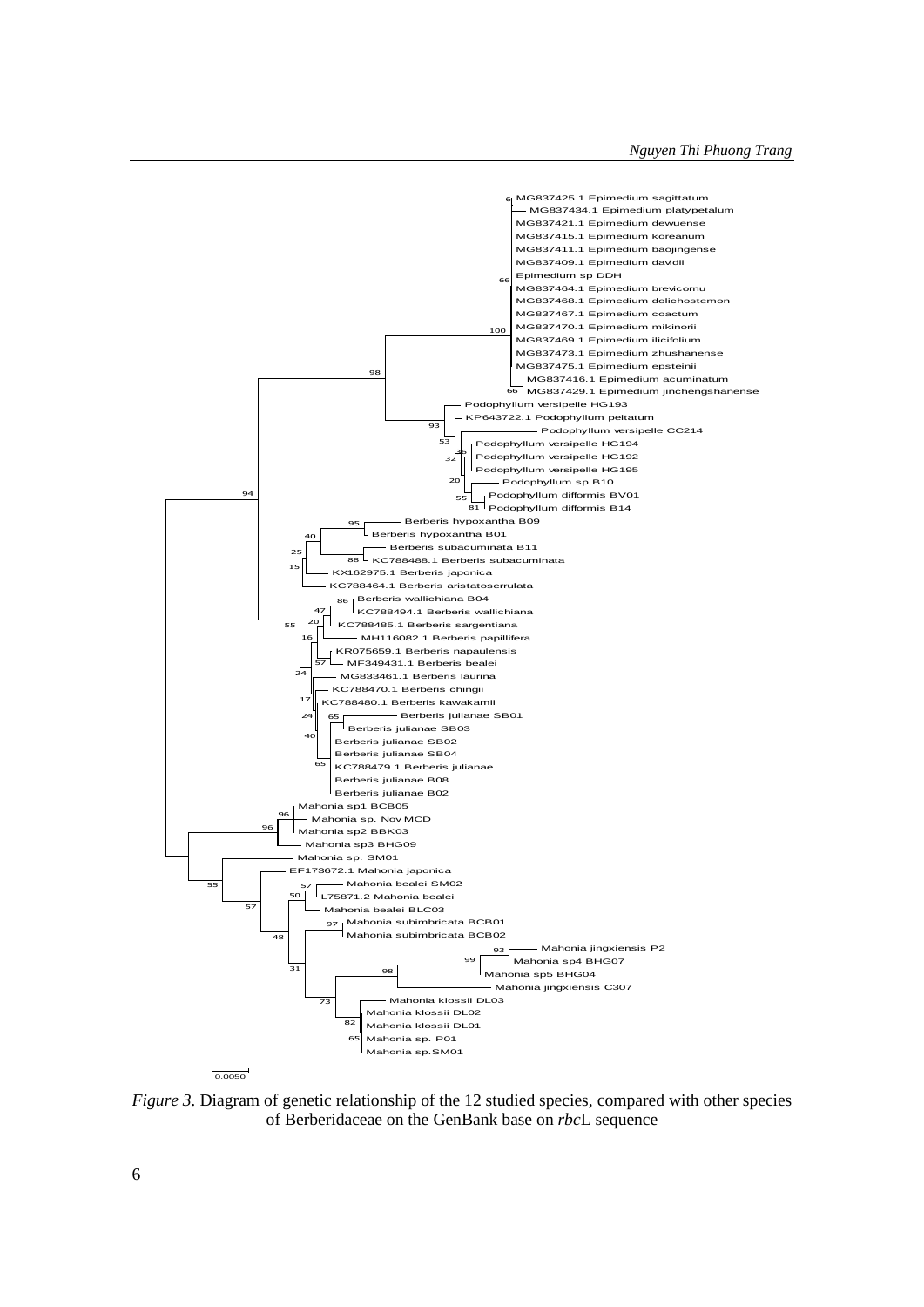*Mahonia* and *Berberis* are sisters that share many similar morphological characteristics and often confuse together. So far, based on morphology, 2 genera were classified in 1 genus namely *Berberis*. So, in this study, it is not surprising that *ITS*2-300 bp could not clearly divide the species of these two genera into two separate groups. This is also demonstrated that *Mahonia* and *Berberis* are closely genera with very small distance genetic.

From gotten result as above, we can see *rbc*L is the best DNA region that can be used to identify Berberidaceae species compared to *ITS*2 and *trn*H-*psb*A.

*rbc*L DNA with 600 bp in length was then used to construct phylogenetic trees for the 12 study samples, compared with other Berberidaceae species (data from GenBank) (Fig. 3). The results showed that 4 samples including SB01, SB02, SB03, SB04 were initially identified as *Berberis julianae,* and gave 100% match with *Berberis julianae* (accession number KC788479.1). This proves that the initial morphological identification for these 4 species was completely accurate. The two samples BHG07 and BHG04 have not been accurately identified by morphology. After comparison, it is in the same clade with *Mahonia jingxiensis*, however the rate of similarity was only 98%. Following 3 specimens of BHG09, BCB05 and BBK03 are also 3 *Mahonia* species. However, due to the lack of data on GenBank, they can not conclude exactly the scientific names for these 3 species. Based on genetic distance analysis, these 3 species have a close genetic relationship, they were in the same group in the *Mahonia* branch (Fig. 3).

## **CONCLUSION**

All species of Berberidaceae have medicinal and high economic value, they are exhausted in the wild. Currently, they are listed in the Red Book and Group IA of CITES (Conversion on International Trade in Endangered Species of Wild Fauna and Flora). In Berberidaceae, specifically, *Mahonia* genus and *Berberis* genus are two

genera has closely related, the species in two<br>genera shared many similarities of genera shared many similarities of morphological characteristics (when plants are still in their immature stage), it is really difficult to identify species based on morphology. Therefore, sofar, *Mahonia* genus and *Berberis* genus were classified into the genus *Berberis.*

Young Dong Kim was the first person who used DNA sequences to classify species of the Berberidaceae family. All research results of Kim et al. (1996, 2004) (were sequenced of *ITS*, *rbc*L (1996) and *ndh*F (2004)) were supported for the division species of *Mahonia* genus and species in B*erberis* genus into two separate genera even they are closely related.

So, apply molecular biology techniques for identification the species of Beberidaceae family is necessary. The selection of the most suitable DNA barcode for the species identification of Berberidaceae family was performed in the present study and the results showed that the *rbc*L region is suitable for Berberidaceae identification at species level. There is also still lack of data on the DNA sequence of the species of Berberidaceae family, so updating and adding molecular data about these species to have enough database for comparison, identification is also necessary and important.

The sequences of *ITS*2 of *Berberis julianeae* and *Mahonia bealei* of Vietnam have been submitted to GenBank with accession numbers MT073031 and MT008067, respectively. The sequence of *rbc*L of *Mahonia bealei* is also submitted to GenBank with accession number MT457415.1.

### **REFERENCES**

- Ban Nguyen Tien, 2003. List of plant species in Vietnam. Volume 2. Agricultural Publishing House*,* Hanoi.
- CBOL Plant Working Group, 2009. A DNA barcoding for land plants. *PNAS*, 106(31): 12794–12797.